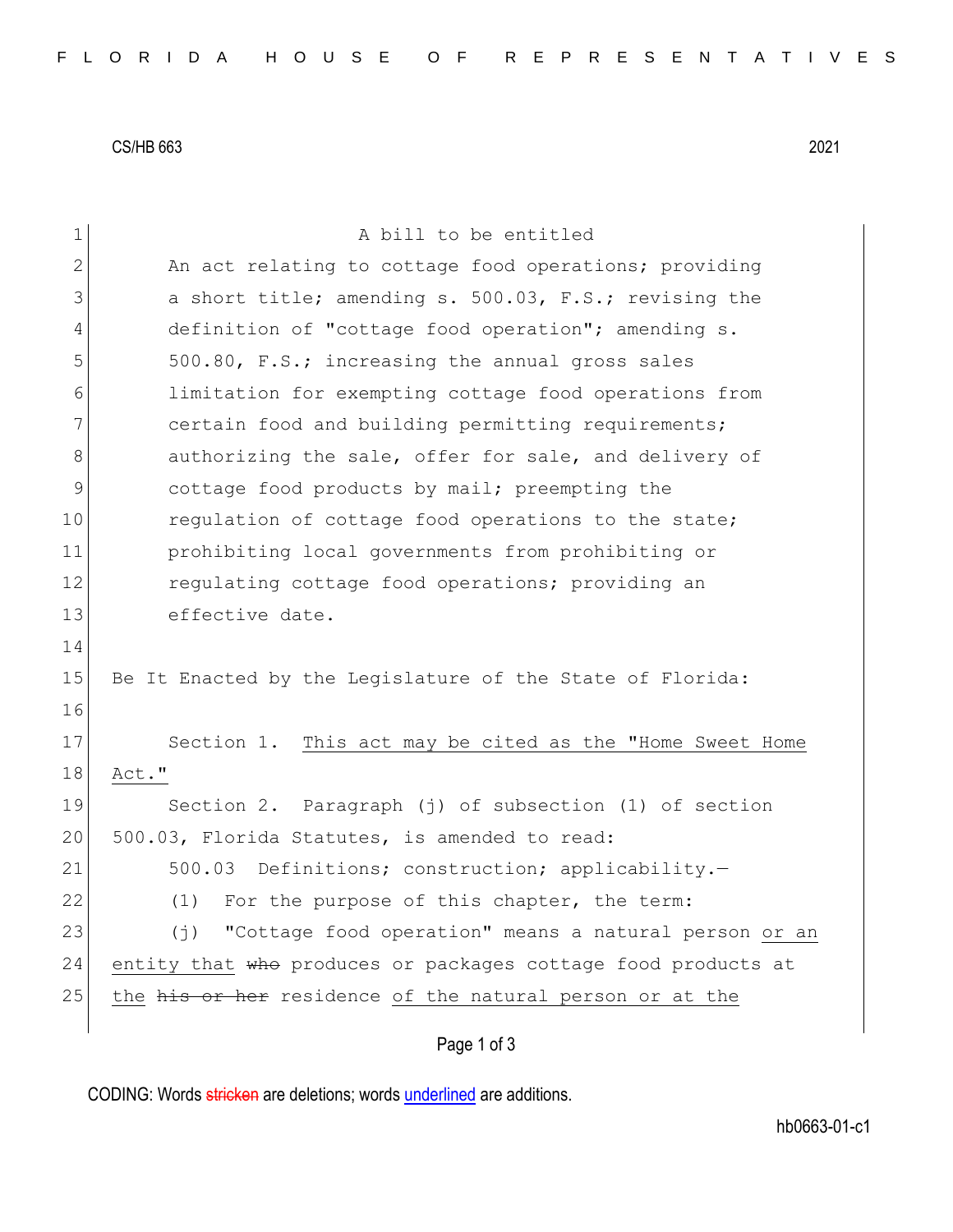## CS/HB 663 2021

26 residence of a natural person who has an ownership interest in 27 the entity, and sells such products in accordance with s. 28 500.80.

29 Section 3. Paragraph (a) of subsection (1) and subsections 30 (2) and (6) of section 500.80, Florida Statutes, are amended to 31 read:

32 500.80 Cottage food operations.

 (1)(a) A cottage food operation must comply with the applicable requirements of this chapter but is exempt from the permitting requirements of s. 500.12 if the cottage food operation complies with this section and has annual gross sales 37 of cottage food products that do not exceed \$250,000  $$50,000$ 

38 (2) A cottage food operation may sell, offer for sale, and 39 accept payment for cottage food products over the Internet or by 40 mail order. Such, but such products may must be delivered in 41 person directly to the consumer,  $\theta$  to a specific event venue, 42 or by United States Postal Service or commercial mail delivery 43 service. A cottage food operation may not sell, offer for sale, 44 or deliver cottage food products by mail order or at wholesale.

45 (6) The regulation of cottage food operations is preempted 46 to the state. A local law, ordinance, or regulation may not 47 prohibit a cottage food operation or regulate must comply with 48 all applicable county and municipal laws and ordinances 49 regulating the preparation, processing, storage, or and sale of 50 cottage food products by a cottage food operation or from a

## Page 2 of 3

CODING: Words stricken are deletions; words underlined are additions.